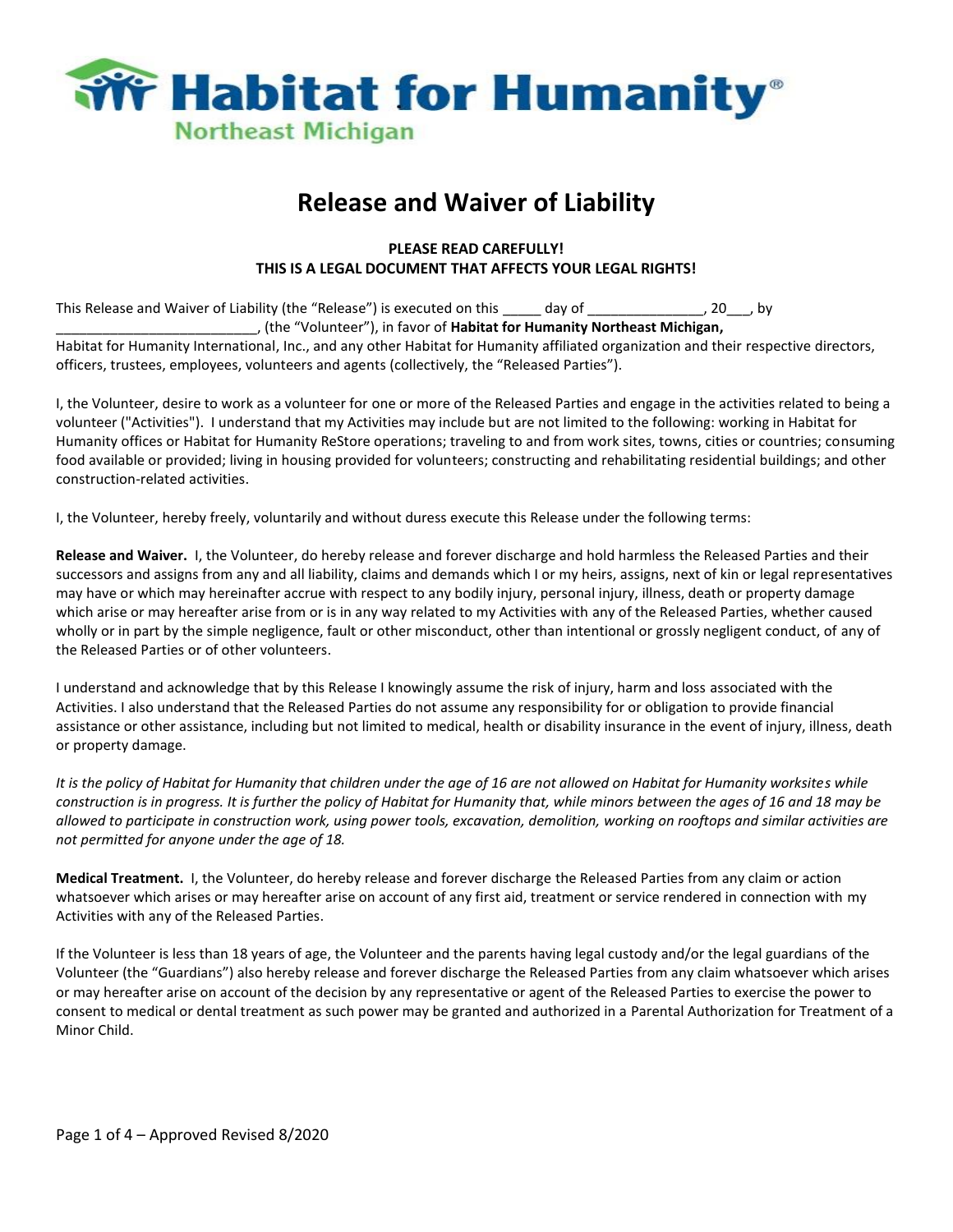

**Assumption of the Risk.** I, the Volunteer, understand that my Activities may include work that may be hazardous to me, including, but not limited to, the following: construction; loading and unloading; travel to and from the work sites; and exposure to lead, asbestos, and mold, which may cause or worsen certain illnesses, especially if I do not wear protective equipment, am exposed for extended periods of time, or have a pre-existing immune system deficiency.

I also understand there is some inherent risk in consuming local foods and living in local accommodations in the city(ies) or country(ies) visited. I further understand I may be traveling to and from locations where there is a risk of terrorism, war, insurrection, criminal activities, inclement weather or other circumstances that could threaten my health or safety. I also understand that it is the policy of the Released Parties to not pay ransom or make any other payments to secure the release of hostages.

I hereby expressly and specifically assume the risk of injury or harm in the Activities and release the Released Parties from all liability for any loss, cost, expense, injury, illness, death or property damage resulting directly or indirectly from the Activities.

**Insurance.** I, the Volunteer, understand that, except as otherwise agreed to by the Released Parties in writing, the Released Parties are under no obligation to provide, carry or maintain health, medical, travel, disability or other insurance coverage for any Volunteer. Each Volunteer is expected and encouraged to obtain his or her own health, medical, travel, disability or other insurance coverage.

**Photographic Release.** I, the Volunteer, do hereby grant and convey unto Habitat for Humanity International, Inc., all right, title and interest in any and all photographs and video or audio recordings of or including my image or voice, made by any of the Released Parties during my Activities with the Released Parties, including, but not limited to, the right to use such photographs or recordings for any purpose and to any royalties, proceeds or other benefits derived from them.

**Other.** I, the Volunteer, expressly agree that this Release is intended to be as broad and inclusive as permitted by the laws of the state where the Activities take place. I further agree that in the event any clause or provision of this Release shall be held to be invalid by any court of competent jurisdiction, the invalidity of such clause or provision shall not otherwise affect the remaining clauses or provisions of this Release, which shall continue to be enforceable. Further, a waiver of a right under this Release does not prevent the exercise of any other right.

To express my understanding of and agreement with this Release, I sign here with a witness.

| Volunteer: Name (please print): | Signature: |                |
|---------------------------------|------------|----------------|
| Address:                        |            |                |
| Phone: (H)<br>(C)               | E-mail:    | Date of Birth: |
| Witness: Name (please print):   | Signature: |                |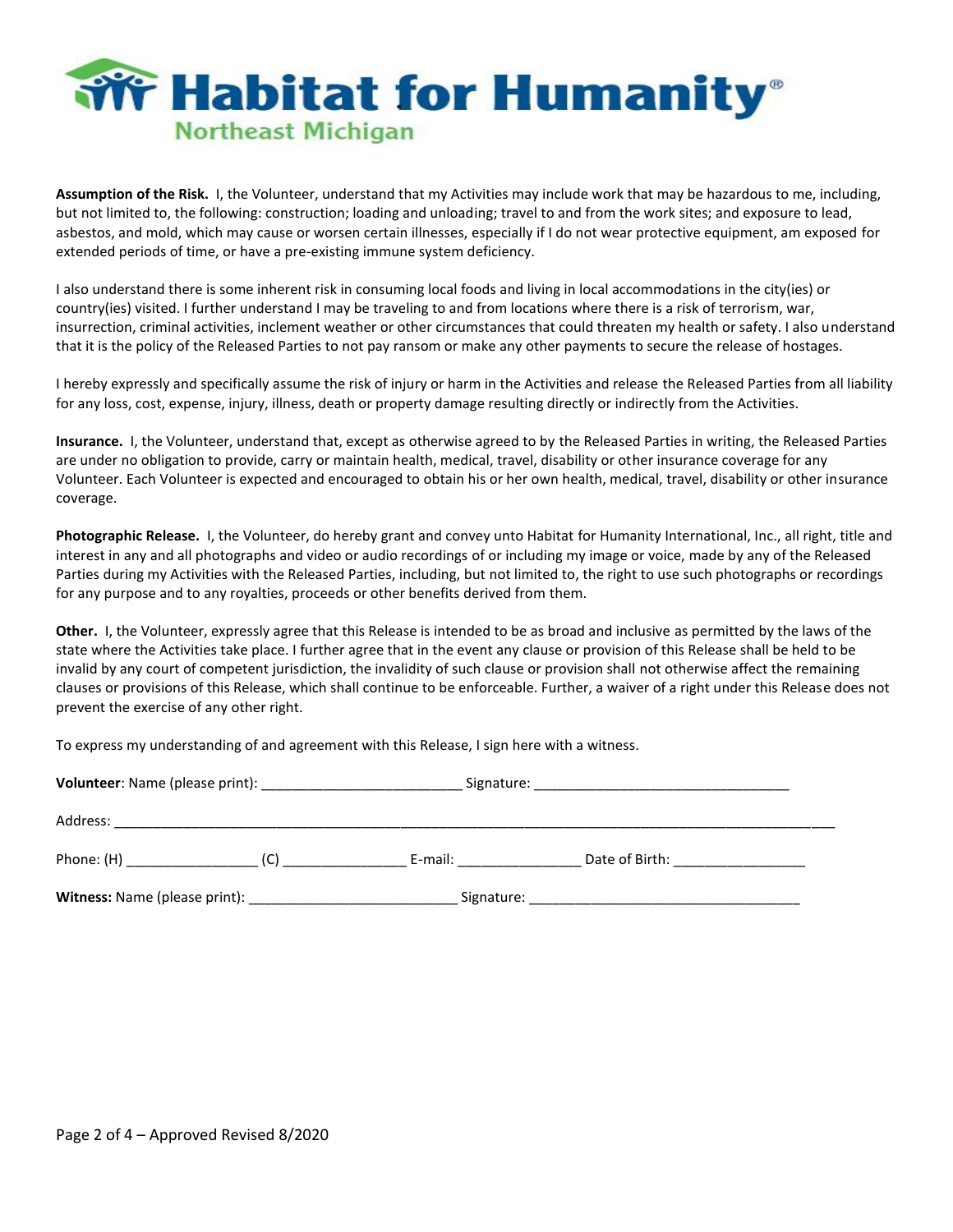

**IMPORTANT: If the Volunteer is less than 18 years of age, all parents or guardians must also sign this Release and Waiver of Liability with a witness. Also, all parents or guardians must complete the "Parental Authorization for Treatment of, and Travel With, a Minor Child" on the following page. If only one parent or guardian executes this Release on behalf of a Volunteer who is under 18 years of age, then the undersigned parent or guardian of the Volunteer hereby covenants, warrants, represents and agrees that he or she is executing this Release on behalf of, and as an agent for, any other individual who may be a parent or guardian of the Volunteer, and that by executing this Release, the undersigned is binding himself/herself, the Volunteer, and any other parent or guardian of the Volunteer, and all of their heirs, executors, personal representatives, assigns and estates to this Release.**

|                                      | Parent/Guardian: Name (please print): _______________________________Signature: ______________________________ |  |
|--------------------------------------|----------------------------------------------------------------------------------------------------------------|--|
|                                      |                                                                                                                |  |
|                                      |                                                                                                                |  |
|                                      | Parent/Guardian: Name (please print): ______________________________Signature: _______________________________ |  |
|                                      |                                                                                                                |  |
|                                      |                                                                                                                |  |
| <b>EMERGENCY CONTACT INFORMATION</b> |                                                                                                                |  |
|                                      |                                                                                                                |  |
|                                      |                                                                                                                |  |
|                                      |                                                                                                                |  |
| IF APPLICABLE:                       |                                                                                                                |  |

**\_\_\_\_\_\_\_\_\_\_\_\_\_\_\_\_\_\_\_\_\_\_\_\_\_\_\_\_\_\_\_\_\_\_\_\_\_\_\_\_\_\_\_\_\_\_\_\_\_\_\_\_\_\_\_\_\_\_\_\_\_\_\_\_\_\_\_\_\_\_\_\_\_\_\_\_\_\_\_\_\_\_\_\_**

 $\boxed{2}$ **School/Organization (no abbreviations please):** 

**\_\_\_\_\_\_\_\_\_\_\_\_\_\_\_\_\_\_\_\_\_\_\_\_\_\_\_\_\_\_\_\_\_\_\_\_\_\_\_\_\_\_\_\_\_\_\_\_\_\_\_\_\_\_\_\_\_\_\_\_**

 $\Box$ **Host Affiliate Site:**